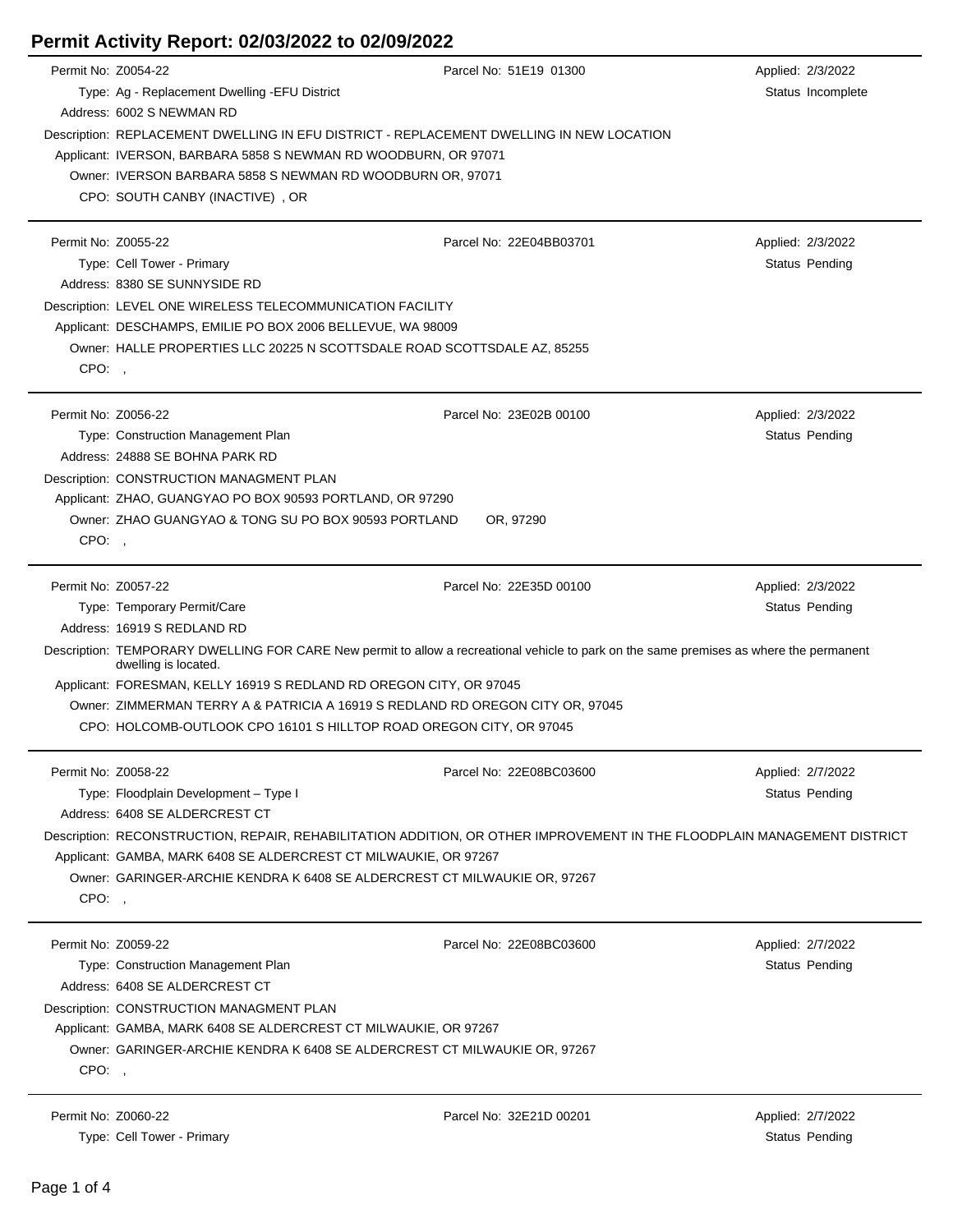$\overline{\phantom{a}}$ 

 $\overline{a}$ 

|                             | Address: 14877 S LELAND RD<br>Description: LEVEL ONE WIRELESS TELECOMMUNICATION FACILITY<br>Applicant: DESCHAMPS, EMILIE PO BOX 2006 BELLEVUE, WA 98009                                                                                                                                      |                         |                                            |
|-----------------------------|----------------------------------------------------------------------------------------------------------------------------------------------------------------------------------------------------------------------------------------------------------------------------------------------|-------------------------|--------------------------------------------|
| CPO:,                       | Owner: GRAND VIEW BAPTIST CH OREGON CITY OR PO BOX 1956 OREGON CITY OR, 97045                                                                                                                                                                                                                |                         |                                            |
| Permit No: Z0061-22         | Type: Cell Tower - Primary<br>Address: 27000 SE REBMAN RD                                                                                                                                                                                                                                    | Parcel No: 23E13 00300  | Applied: 2/7/2022<br>Status Pending        |
|                             | Description: LEVEL ONE WIRELESS TELECOMMUNICATION FACILITY<br>Applicant: DESCHAMPS, EMILIE PO BOX 2006 BELLEVUE, WA 98009<br>Owner: TOWNSEND ENTERPRISES LLC 23400 NE TOWNSEND WAY FAIRVIEW OR, 97024                                                                                        |                         |                                            |
| CPO:<br>Permit No: Z0062-22 |                                                                                                                                                                                                                                                                                              | Parcel No: 31E31 02200  | Applied: 2/7/2022                          |
|                             | Type: Floodplain Development - Type I<br>Address: 6972 S KNIGHTS BRIDGE RD                                                                                                                                                                                                                   |                         | Status Pending                             |
| CPO:                        | Description: RECONSTRUCTION, REPAIR, REHAB ADDITION, OR OTHER IMPROVEMENT IN THE FLOODPLAIN MANAGEMENT DISTRICT<br>Applicant: WILLIAMSON, ALYSSA & JOHN 6970 S KNIGHTS BRIDGE RD CANBY, OR 97013<br>Owner: WILLIAMSON JOHN & ALYSSA 6970 S KNIGHTS BRIDGE RD CANBY OR, 97013                 |                         |                                            |
| Permit No: Z0063-22         | Type: Floodplain Development - Type II<br>Address: 0 NO SITUS<br>Description: FLOODPLAIN DEVELOPMENT<br>Applicant: GREGORY, MICHAEL 19235 SE DEBORA DRIVE DAMASCUS, OR 97089<br>Owner: GREGORY MANAGEMENT LLC 19235 SE DEBORA DR DAMASCUS OR, 97089<br>CPO: MT HOOD CORRRIDOR (INACTIVE), OR | Parcel No: 27E30BC00202 | Applied: 2/8/2022<br>Status Pending        |
| Permit No: Z0064-22         | Type: Principal River Conservation Area<br>Address: 68867 E MANAPE DR                                                                                                                                                                                                                        | Parcel No: 37E09CA01900 | Applied: 2/8/2022<br>Status Pending        |
|                             | Description: PRINCIPAL RIVER CONSERVATION AREA REVIEW<br>Applicant: MONTGOMERY, MIKE 4931 SW 76TH AVE, PMB 211 PORTLAND, OR 97225<br>Owner: CORTESE VINCE 1985 NW 5TH ST GRESHAM OR, 97030<br>CPO: MT HOOD COORIDOR CPO (INACTIVE), OR                                                       |                         |                                            |
| Permit No: Z0065-22         | Type: River and Stream Conservation Area Staff<br>Review<br>Address: 18499 S HWY 211<br>Description: STREAM CONSERVATION AREA REVIEW                                                                                                                                                         | Parcel No: 53E06 00800  | Applied: 2/8/2022<br><b>Status Pending</b> |
|                             | Applicant: BECKER, BOB 18499 S HWY 211 MOLALLA, OR 97038<br>Owner: CEN PAC CON UN CH CHRIST 0245 SW BANCROFT ST STE E PORTLAND<br>CPO: COLTON CPO PO BOX 151 COLTON, OR 97017                                                                                                                | OR, 97239               |                                            |
| Permit No: Z0066-22         | Type: Forest - Template Test<br>Address: 0 NO SITUS<br>Description: FOREST DWELLING<br>Applicant: RANDALL, BRIAN PO BOX 2336 ESTACADA, OR 97023                                                                                                                                              | Parcel No: 34E25 00600  | Applied: 2/8/2022<br>Status Pending        |

 $\overline{a}$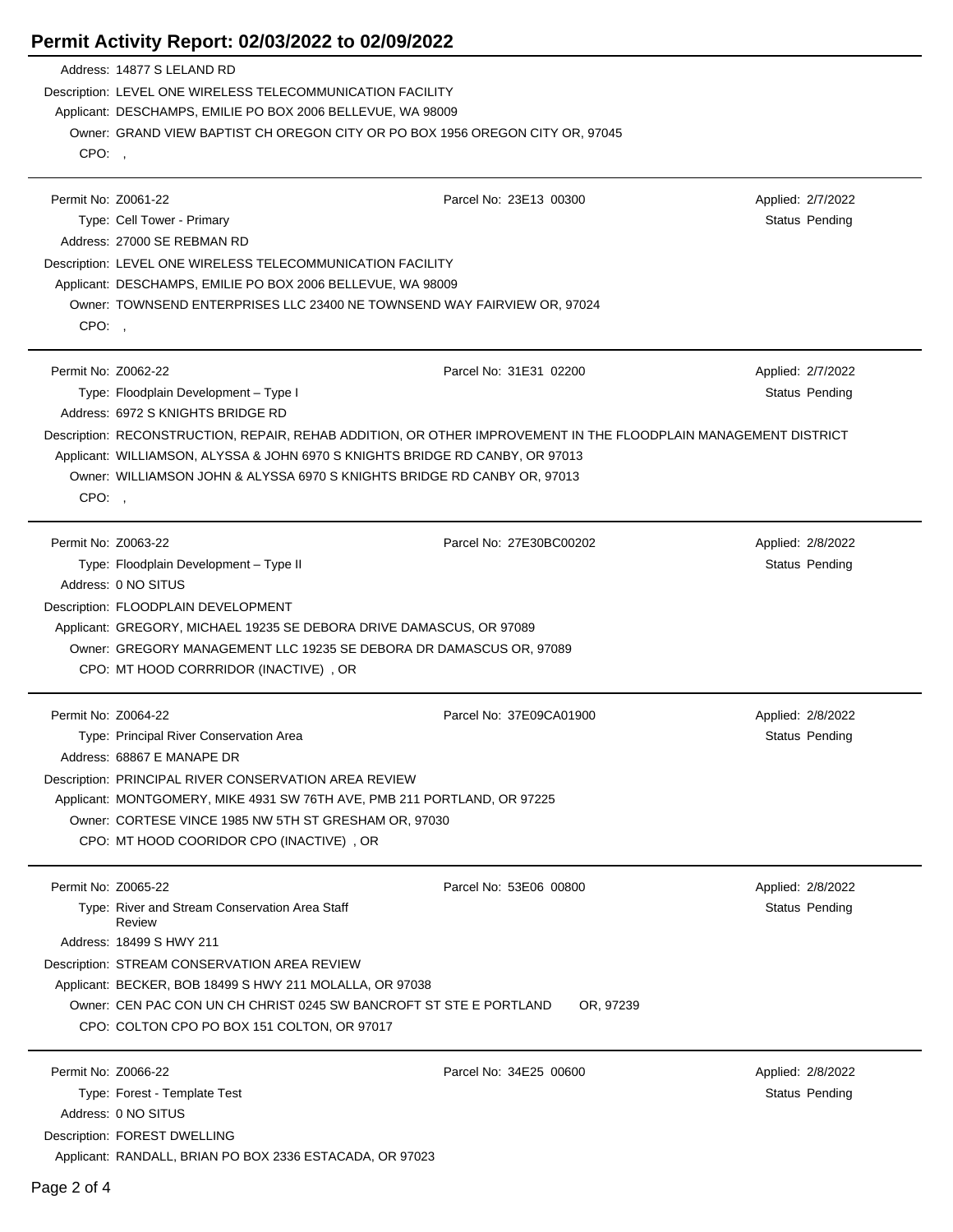|       | OR, 97023<br>Owner: RANDALL BRIAN PO BOX 2336 ESTACADA<br>CPO: ESTACADA (INACTIVE), OR       |                         |                   |
|-------|----------------------------------------------------------------------------------------------|-------------------------|-------------------|
|       |                                                                                              |                         |                   |
|       | Permit No: Z0067-22                                                                          | Parcel No: 33E06B 01000 | Applied: 2/8/2022 |
|       | Type: Land Use Permit--Type II, Not Otherwise Listed                                         |                         | Status Pending    |
|       | Address: 18281 S FISCHERS MILL RD                                                            |                         |                   |
|       | Description: ELIGIBLE FACILITIES REQUEST LAND USE PERMIT, TYPE II NOT OTHERWISE LISTED       |                         |                   |
|       | Applicant: PETERSON, VALERIE 1505 WESTLAKE AVE SEATTLE, WA 98109                             |                         |                   |
|       | Owner: EMMERT TERRY W 11811 SE HWY 212 CLACKAMAS OR, 97015                                   |                         |                   |
|       | CPO: REDLAND-VIOLA-FISCHER'S CPO 19019 S HENRICI RD OREGON CITY, OR 97045                    |                         |                   |
|       |                                                                                              |                         |                   |
|       | Permit No: Z0068-22                                                                          | Parcel No: 33E13BA01600 | Applied: 2/8/2022 |
|       | Type: Floodplain Development - Type II                                                       |                         | Status Pending    |
|       | Address: 28767 SE PARADISE RD                                                                |                         |                   |
|       | Description: FLOODPLAIN DEVELOPMENT                                                          |                         |                   |
|       | Applicant: MILLER, SCOTT 602 NW CULPEPPER TERRACE PORTLAND, OR 97210                         |                         |                   |
|       | Owner: MILLER SCOTT R & TASHA J 602 NW CULPEPPER TER PORTLAND                                | OR, 97210               |                   |
|       | CPO: EAGLE CREEK-BARTON CPO,                                                                 |                         |                   |
|       |                                                                                              |                         |                   |
|       | Permit No: Z0069-22                                                                          | Parcel No: 22E05CC00400 | Applied: 2/9/2022 |
|       | Type: Floodplain Development - Type II                                                       |                         | Status Pending    |
|       | Address: 14267 SE OAKWOOD AVE                                                                |                         |                   |
|       | Description: FLOODPLAIN DEVELOPMENT                                                          |                         |                   |
|       | Applicant: CARROLL, AMANDA 14267 SE OAKWOOD AVE MILWAUKIE, OR 97267                          |                         |                   |
|       | Owner: CARROLL AMANDA J & NELSON S SKINNER 14267 SE OAKWOOD AVE MILWAUKIE OR, 97267          |                         |                   |
|       | CPO: CLACKAMAS (INACTIVE), OR                                                                |                         |                   |
|       | Permit No: Z0070-22                                                                          | Parcel No: 22E09DD02100 | Applied: 2/9/2022 |
|       | Type: Modification                                                                           |                         | Status Pending    |
|       | Address: 16076 SE EVELYN ST                                                                  |                         |                   |
|       | Description: MODIFICATION TO DESIGN REVIEW                                                   |                         |                   |
|       | Applicant: ISELIN, TODD 1307 7TH ST OREGON CITY, OR 97045                                    |                         |                   |
|       | Owner: HEAT & FROST INSULATORS 11145 NE SANDY BLVD PORTLAND                                  | OR, 97220               |                   |
|       | CPO: CLACKAMAS (INACTIVE), OR                                                                |                         |                   |
|       |                                                                                              |                         |                   |
|       | Permit No: ZPAC0023-22                                                                       | Parcel No: 31E19 00311  | Applied: 2/3/2022 |
|       | Type: Conditional Use                                                                        |                         | Status Pending    |
|       | Address: 15772 NE EILERS RD                                                                  |                         |                   |
|       | Description: PREAPPLICATION FOR CONDITIONAL USE                                              |                         |                   |
|       | Applicant: GREINER, MATT 29030 SW TOWN CENTER LOOP E SUITE 202 BOX 429 WILSONVILLE, OR 97070 |                         |                   |
|       | Owner: SIRI JOSEPH JAMES & ALMA ALICIA SOLANO 15772 NE EILERS RD AURORA OR, 97002            |                         |                   |
| CPO:, |                                                                                              |                         |                   |
|       | Permit No: ZPAC0024-22                                                                       | Parcel No: 41E05 00207  | Applied: 2/7/2022 |
|       | Type: Design Review                                                                          |                         | Status Pending    |
|       | Address: 24303 S HWY 99E                                                                     |                         |                   |
|       | Description: PRE APPLICATION FOR DESIGN REVIEW                                               |                         |                   |
|       | Applicant: BROTHERTON, SCOTT 180 S PACIFIC HWY WOODBURN, OR 97071                            |                         |                   |
|       | Owner: INUKAI CANBY FORD PROPERTY LLC 750 S OAK ST HILLSBORO                                 | OR, 97123               |                   |
| CPO:, |                                                                                              |                         |                   |